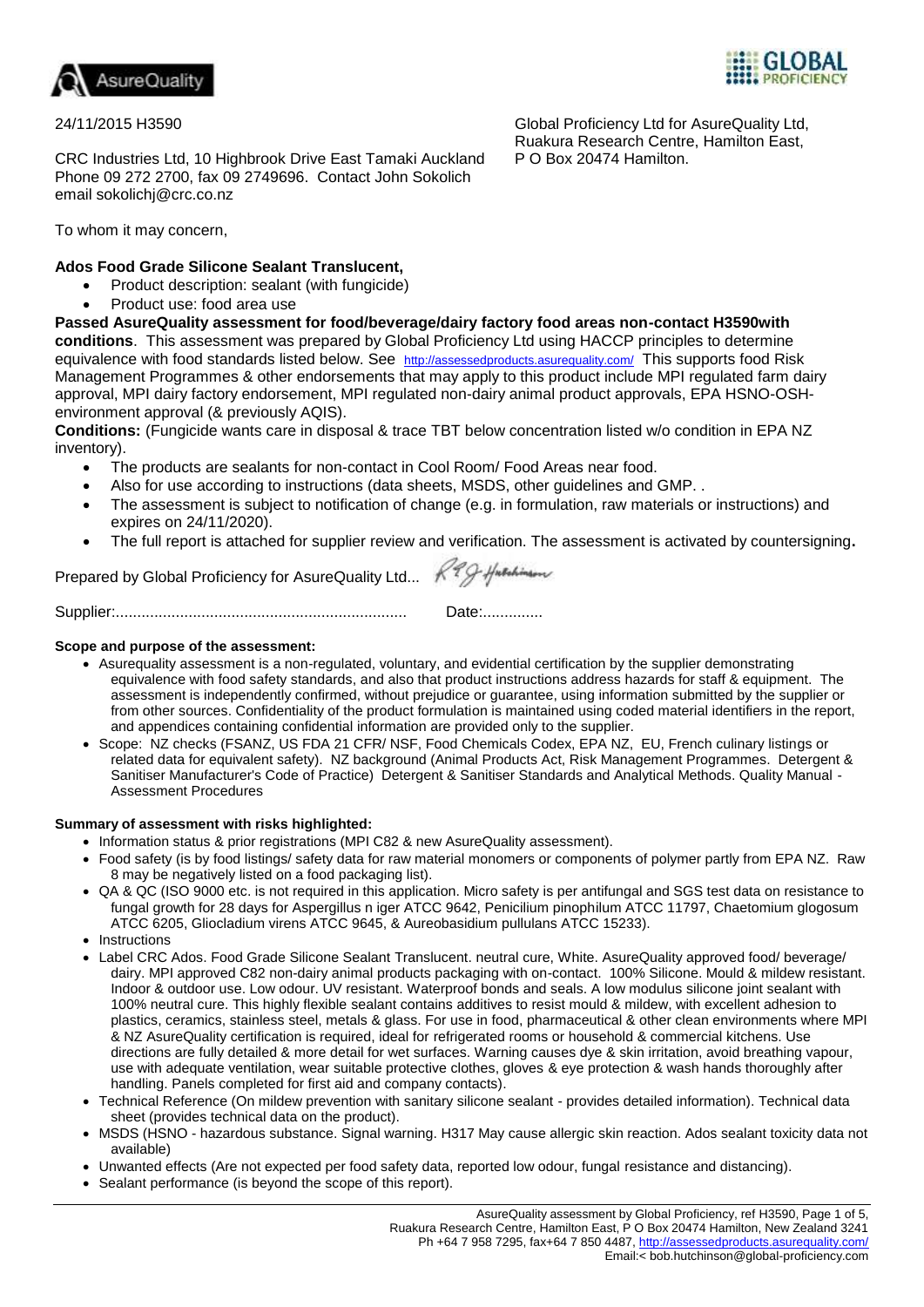### **Contents (This is a simplified report with sections 2-11 replaced by a summary on p1 and in the table in section 1)**

| 0 Information is to be evidential (std 0).                 | 1 Materials safety and residues etc                    |
|------------------------------------------------------------|--------------------------------------------------------|
| 2 Material (other – function)                              | 3 Quality assurance certificate                        |
| 4 Purity (or Design, formulation, fabrication and finish). | 5 Instructions                                         |
| 6 Freedom from apparent side effects                       | 7 Efficacy or hygiene to meet food safety margins      |
| 8 Packaging safety.                                        | 9 Summary of submitted information etc                 |
| 10 Standards/References - front page/may be attached       | 11 Contacts.                                           |
| 12 Confidential information re design, formulation etc.    | 13 Covering letter & then 14 Raw material confidential |
|                                                            | information                                            |

### **Risk Rating (failure/accident)**

| --------- <u>-</u><br>. |          |                                  |
|-------------------------|----------|----------------------------------|
|                         | Chemical | Microbiological                  |
| Incidence               | Low      | Low                              |
| Susceptibility          | Low      | Low (higher post heat treatment) |
| Severity                | Low      | Low                              |
| Total                   | Low      | Low (higher post heat treatment) |

**Evaluation:** Note that Standards vs. submission-responses yield compliance status in each of the sections below.

### **Nature of information**

*0 Standard: Assurance information is to be evidential/cross-registered/or ex accredited bodies (and approvals may need levels of independence for toxicity and efficacy).*

Information status & prior registrations (MPI C82 & new AsureQuality assessment).

#### **Raw materials:**

#### *1 Standard:*

*Raw materials are to be identified safe: traceably identified, non-toxic, and pure - depending on the level of contact. Raw materials are to be safe at residue levels with safety factors (simplified here eg per cross-registration of USFDA 21 CFR/ ANZF/ EU etc registrations factored for likely equivalence and recognising high 1.5 L*  **milk consumption would have been required by FDA etc – refers to supplier confidential appendix but with identifiers excluded Response**

| nesponse                                                                                        |                                                                                                                                                                                                                                                                                                                                                                                                                                                                                                                                                                                                                                                                                                                                                                                                                                                                                                                                                                                                                                                                                                                                                                                                  |                                                                                                                                                                                                                                                                                                                                |
|-------------------------------------------------------------------------------------------------|--------------------------------------------------------------------------------------------------------------------------------------------------------------------------------------------------------------------------------------------------------------------------------------------------------------------------------------------------------------------------------------------------------------------------------------------------------------------------------------------------------------------------------------------------------------------------------------------------------------------------------------------------------------------------------------------------------------------------------------------------------------------------------------------------------------------------------------------------------------------------------------------------------------------------------------------------------------------------------------------------------------------------------------------------------------------------------------------------------------------------------------------------------------------------------------------------|--------------------------------------------------------------------------------------------------------------------------------------------------------------------------------------------------------------------------------------------------------------------------------------------------------------------------------|
| (CRC Industries Ltd) Ados Food<br><b>Grade Silicone Sealant Translucent</b><br>H3590 24-11-2015 | Registrations column. Scope: NZ checks<br>(NICNAS AICS/EPA NZIOC, FSANZ, US FDA 21<br>CFR/ NSF, Food Chemicals Codex, EPA NZ, EU,<br>French culinary listings or related data for<br>equivalent safety). NZ background (Animal<br>Products Act, Risk Management Programmes.<br>Detergent & Sanitiser Manufacturer's Code of<br>Practice) Detergent & Sanitiser Standards and<br>Analytical Methods. Quality Manual - Assessment<br>Procedures                                                                                                                                                                                                                                                                                                                                                                                                                                                                                                                                                                                                                                                                                                                                                    | Purity column PER NSF CROSS-CREDIT<br>equivalent to normal scope:: Purity column raw<br>purities to be per FSANZ purity wanted (as<br>ingredient etc) FCC7 2010-2011 with GMP<br>indicators & FSANZ also (require Pb<2, As<1,<br>Heavy metals <40 mg/kg). Purity column.                                                       |
| NACCP analysis of instructions/ GMP                                                             | Instructions (Label CRC Ados. Food Grade<br>Silicone Sealant. neutral cure, White. AsureQuality<br>approved food/ beverage/ dairy. MPI approved<br>C82 non-dairy animal products packaging with on-<br>contact. 100% Silicone. Mould & mildew resistant.<br>Indoor & outdoor use. Low odour. UV resistant.<br>Waterproof bonds and seals. A low modulus<br>silicone joint sealant with 100% neutral cure. This<br>highly flexible sealant contains additives to resist<br>mould & mildew, with excellent adhesion to<br>plastics, ceramics, stainless steel, metals & glass.<br>For use in food, pharmaceutical & other clean<br>environments where MPI & NZ AsureQuality<br>certification is required, ideal for refrigerated rooms<br>or household & commercial kitchens. Use<br>directions are fully detailed & more detail for wet<br>surfaces. Warning causes dye & skin irritation,<br>avoid breathing vapour, use with adequate<br>ventilation, wear suitable protective clothes, gloves<br>& eye protection & wash hands thoroughly after<br>handling. Panels completed for first aid and<br>company contacts) previously the filter sleeve/sock<br>is recommended for one milking only. | Technical Reference (On mildew prevention with<br>sanitary silicone sealant - provides detailed<br>information). Technical data sheet (provides<br>technical data on the product). MSDS (HSNO -<br>hazardous substance. Signal warning. H317 May<br>cause allergic skin reaction. Ados sealant toxicity<br>data not available) |
| HACCP analysis of other aspects                                                                 | Information status & prior registrations (MPI C82 &<br>new AsureQuality assessment). . Food safety (is<br>by food listings/ safety data for raw material<br>monomers or components of polymer partly from<br>EPA NZ. Raw 8 may be negatively listed on a food<br>packaging list). QA & QC (ISO 9000 etc. is not<br>required in this application. Micro safety is per<br>antifungal and SGS test data on resistance to<br>fungal growth for 28 days for Aspergillus n iger<br>ATCC 9642, Penicillium pinophilum ATCC 11797,                                                                                                                                                                                                                                                                                                                                                                                                                                                                                                                                                                                                                                                                       | Unwanted effects (Are not expected per food<br>safety data, reported low odour, fungal resistance<br>and distancing). Sealant performance (is beyond<br>the scope of this report).                                                                                                                                             |

AsureQuality assessment by Global Proficiency, ref H3590, Page 2 of 5, Ruakura Research Centre, Hamilton East, P O Box 20474 Hamilton, New Zealand 3241 Ph +64 7 958 7295, fax+64 7 850 4487,<http://assessedproducts.asurequality.com/> Email:< bob.hutchinson@global-proficiency.com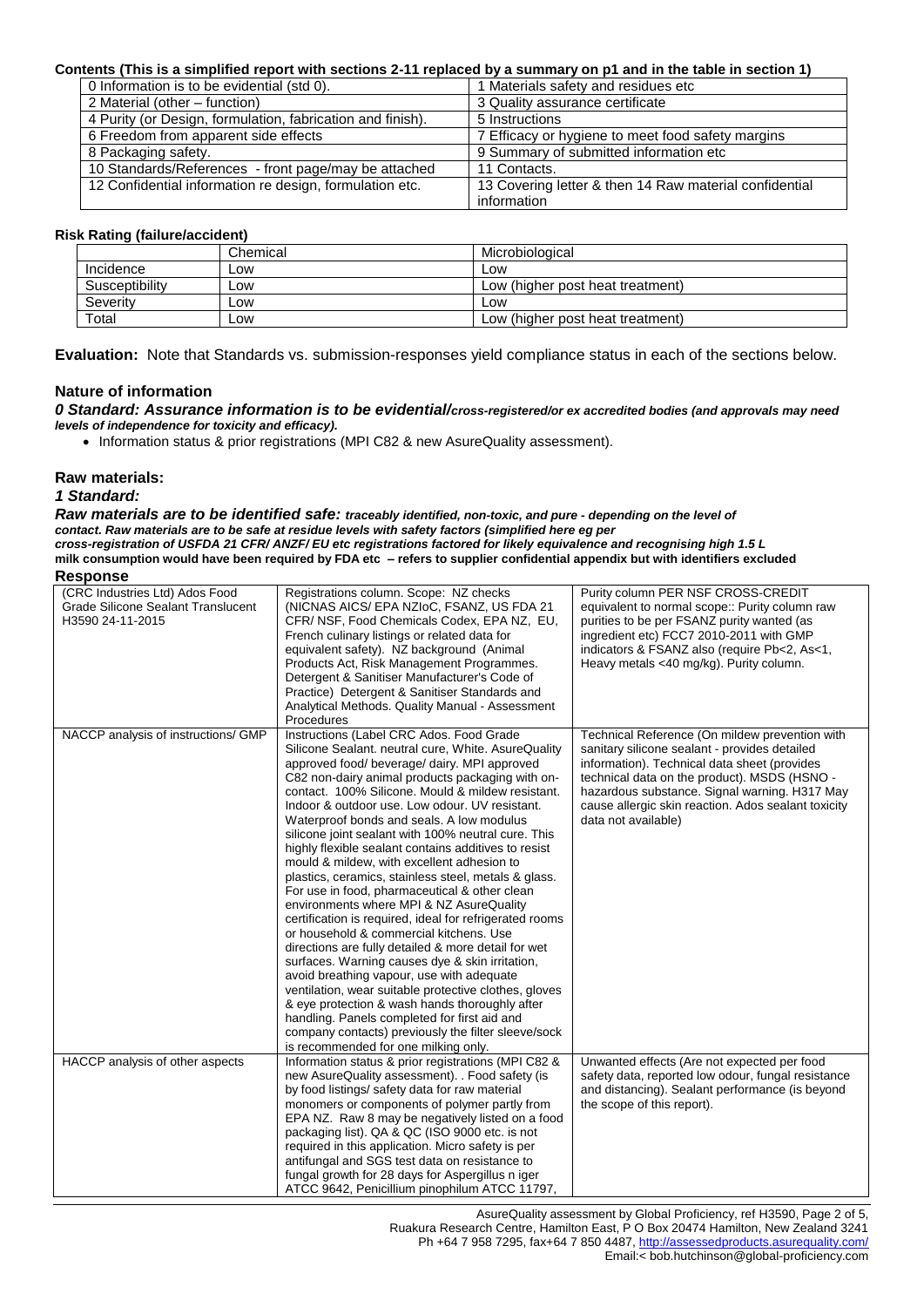|                                                                                                                                                                                 | Chaetomium glogosum ATCC 6205, Gliocladium<br>virens ATCC 9645, & Aureobasidium pullulans                                                                                                                                                                                                                                                                                                                                                                                                                                                                                                                                                                                                                                                |                                                                                                                                                                                                                                                                                                                                                                                                                                                                                                                                                                                                               |
|---------------------------------------------------------------------------------------------------------------------------------------------------------------------------------|------------------------------------------------------------------------------------------------------------------------------------------------------------------------------------------------------------------------------------------------------------------------------------------------------------------------------------------------------------------------------------------------------------------------------------------------------------------------------------------------------------------------------------------------------------------------------------------------------------------------------------------------------------------------------------------------------------------------------------------|---------------------------------------------------------------------------------------------------------------------------------------------------------------------------------------------------------------------------------------------------------------------------------------------------------------------------------------------------------------------------------------------------------------------------------------------------------------------------------------------------------------------------------------------------------------------------------------------------------------|
| Standard: Old Dairy Industry<br>Standard coatings checklist for which<br>the critical element here is "does not<br>release toxic material" as addressed<br>in paragraphs below. | ATCC 15233).<br>Coatings Standard for non-contact application (per<br>previous MQM1 Approvals Manual lists): Monitor<br>and advise any unsatisfactory performance(to<br>authors). Clean-ability: able to be adequately<br>cleaned by normal procedures (for that area of the<br>premises) without damage to the surface. Free<br>from cracks, crevices and have no soil collection<br>areas. Resistant to water and water vapour.<br>Resistant (inc. sheet wallboard jointers) with a low<br>rate of moisture movement. Resistant to foods eg<br>milk, cream, milk fat, whey, lactic acid, etc.                                                                                                                                          | Resistant to chemicals (to 10% Sodium hydroxide,<br>nitric acid, phosphoric acid, sulphuric acid,<br>iodophors, QAC, etc. Toxicity: does not release<br>toxic material under finished use conditions.<br>Durability to (chipping, flaking, or delamination.<br>(Normal) heat and water, Machinery vibration. And<br>regular cleaning and sanitising. Resistant to<br>impact, to thermal shock etc. (including jointers to<br>NZDRI criteria +/- 5mm or if climate controlled +/-<br>2mm). Accounting for combinations of dry/wet,<br>hot/cold, and severe conditions. Additional general<br>assessment checks |
| Raw 1 Polymer                                                                                                                                                                   | NICNAS AICS secondary notification n/a. EPA NZ<br>listed & HSR003459 6.4A eye irritant, 9.4A very<br>eco-toxic to terrestrial invertebrates. Man transient<br>conjuctival irritation. Similar material has FSANZ<br>FS Code 1.3.3.9 permitted lubricants, release and<br>anti-stick agents & food residue within GMP &<br>1.3.3 unfound & 1.3.34 antifoam only found.<br>21 CFR 173.340 defoamer 300-1050 cst/srC to 10<br>ppm not milk. 178.3570 similarly >300 cst addition<br>fo food not to exceed 1 ppm/ 21 CFR 181.28 prior<br>sanctioned food ingredients release agents 21<br>CFR 178.3570 300-600 cst/ 25C. NSF non-food<br>programmed similar Silicone fluid AK350 &<br>Wacker Slicone Fluid AD350, NSF H1 #135730,<br>135731. | Purity wanted (per column header). Purity found<br>(Unfound & unrequired for this application).                                                                                                                                                                                                                                                                                                                                                                                                                                                                                                               |
| Raw 2 Polymer                                                                                                                                                                   | NICNAS AICS secondary notification n/a. EPA NZ<br>listed & HSR003036 9.4A very eco-toxic to<br>terrestrial invertebrates. Material has FSANZ FS<br>Code 1.3.3.9 permitted lubricants, release and<br>anti-stick agents & food residue within GMP &<br>1.3.3 unfound & 1.3.34 antifoam only found.<br>21 CFR 173.340 defoamer 300-1050 cst/srC to 10<br>ppm not milk. 178.3570 similarly >300 cst addition<br>fo food not to exceed 1 ppm/ 21 CFR 181.28 prior<br>sanctioned food ingredients release agents 21<br>CFR 178.3570 300-600 cst/ 25C. NSF non-food<br>programmed similar Silicone fluid AK350 &<br>Wacker Slicone Fluid AD350, NSF H1 #135730,<br>135731.                                                                     | Purity wanted (per column header). Purity found<br>(Unfound & unrequred for this application).                                                                                                                                                                                                                                                                                                                                                                                                                                                                                                                |
| Raw 3 Paraffinic HC                                                                                                                                                             | NICNAS AICS listed as not assessed. EPA NZ<br>under Group Standard. Similar material This is per<br>ANHMRC. FSANZ FS Code 1.3.1 schedule 2<br>SIMILAR FOUND & crosses to 1.3.3.3 and<br>1.3.3.11 (where NOT FOUND). NZDWS MAV NOT<br>FOUND. 21CFR FOUND as direct food additive<br>and processing aid.                                                                                                                                                                                                                                                                                                                                                                                                                                   | Purity wanted (is per the column header) Purity<br>found (is per aromatics loss by hydrotreating).                                                                                                                                                                                                                                                                                                                                                                                                                                                                                                            |
| Raw 4 filler                                                                                                                                                                    | EPA NZ under Group Standard<br>FDA21CFR172.480 (178.3570 equivalent) &<br>FSANZ FS Code 1.3.1 schedule 2 direct ingredient<br>for processed food. Also 172.480                                                                                                                                                                                                                                                                                                                                                                                                                                                                                                                                                                           | Purity wanted (per column header). Purity found<br>(Unfound & unrequired for this application).                                                                                                                                                                                                                                                                                                                                                                                                                                                                                                               |
| Raw 5 curing agent                                                                                                                                                              | EPA NZ under Group Standard & w/o toxicity data<br>& FDA 21 CFR & FSAN Z FS Code unfound                                                                                                                                                                                                                                                                                                                                                                                                                                                                                                                                                                                                                                                 | Purity wanted (per column header). Purity found<br>(Unfound & unrequired for this application).                                                                                                                                                                                                                                                                                                                                                                                                                                                                                                               |
| Raw 6 curing agent                                                                                                                                                              | EPA NZ under Group Standard & w/o toxicity data.<br>FDA21CFR & FSANZ FS Code unfound                                                                                                                                                                                                                                                                                                                                                                                                                                                                                                                                                                                                                                                     | Purity wanted (per column header). Purity found<br>(Unfound & unrequired for this application).                                                                                                                                                                                                                                                                                                                                                                                                                                                                                                               |
| Raw 7 sealant                                                                                                                                                                   | EPA NZ under no HSR003831 w/o exclusions.<br>9.1C harmful in the aquatic environment.<br>FDA21CFR & FSANZ FS Code unfound                                                                                                                                                                                                                                                                                                                                                                                                                                                                                                                                                                                                                | Purity wanted (per column header). Purity found<br>(Unfound & unrequired for this application).                                                                                                                                                                                                                                                                                                                                                                                                                                                                                                               |
| Raw 8 carrier/other                                                                                                                                                             | EPA NZ under no HSR003610 w/o exclusions.<br>6/1B acutely toxic (inhalation and oral). 6.1C<br>Acutely toxic (skin) 6.3A Irritating to skin. 6.4A<br>Irritating to eyes. 6.9A oral toxicity to human target<br>organs/ systems. 9.1A Very eco-toxic to aquatics.<br>9.3A Very eco-toxic to terrestrial vertebrates.<br>FDA21CFR & FSANZ FS Code unfound                                                                                                                                                                                                                                                                                                                                                                                  | Purity wanted (per column header). Purity found<br>(Unfound & unrequired for this application).                                                                                                                                                                                                                                                                                                                                                                                                                                                                                                               |
| Pathogens needing to be controlled<br>are listed here with pH growth ranges                                                                                                     | pH growth ranges: B cereus 4.4-9.3,<br>Campylobacter jejuni 4.9-9.0, C botulinum A & B<br>4.8-8.5 type E 5-8.5, C perfringens 5-8.9, Listeria<br>monocytogenes 4.5-8.0, Salmonella 3.8-9,                                                                                                                                                                                                                                                                                                                                                                                                                                                                                                                                                | Staph aureus 4.3-9.0, vibrio cholerae 6-11, vibrio<br>parahaemolyticus 4.8-9, vibrio vulnificus 5-10,<br>Yersinia enterolytica 4.4-9.6                                                                                                                                                                                                                                                                                                                                                                                                                                                                        |

 Food safety (is by food listings/ safety data for raw material monomers or components of polymer partly from EPA NZ. **12 The formulation in confidence follows & is not for public circulation**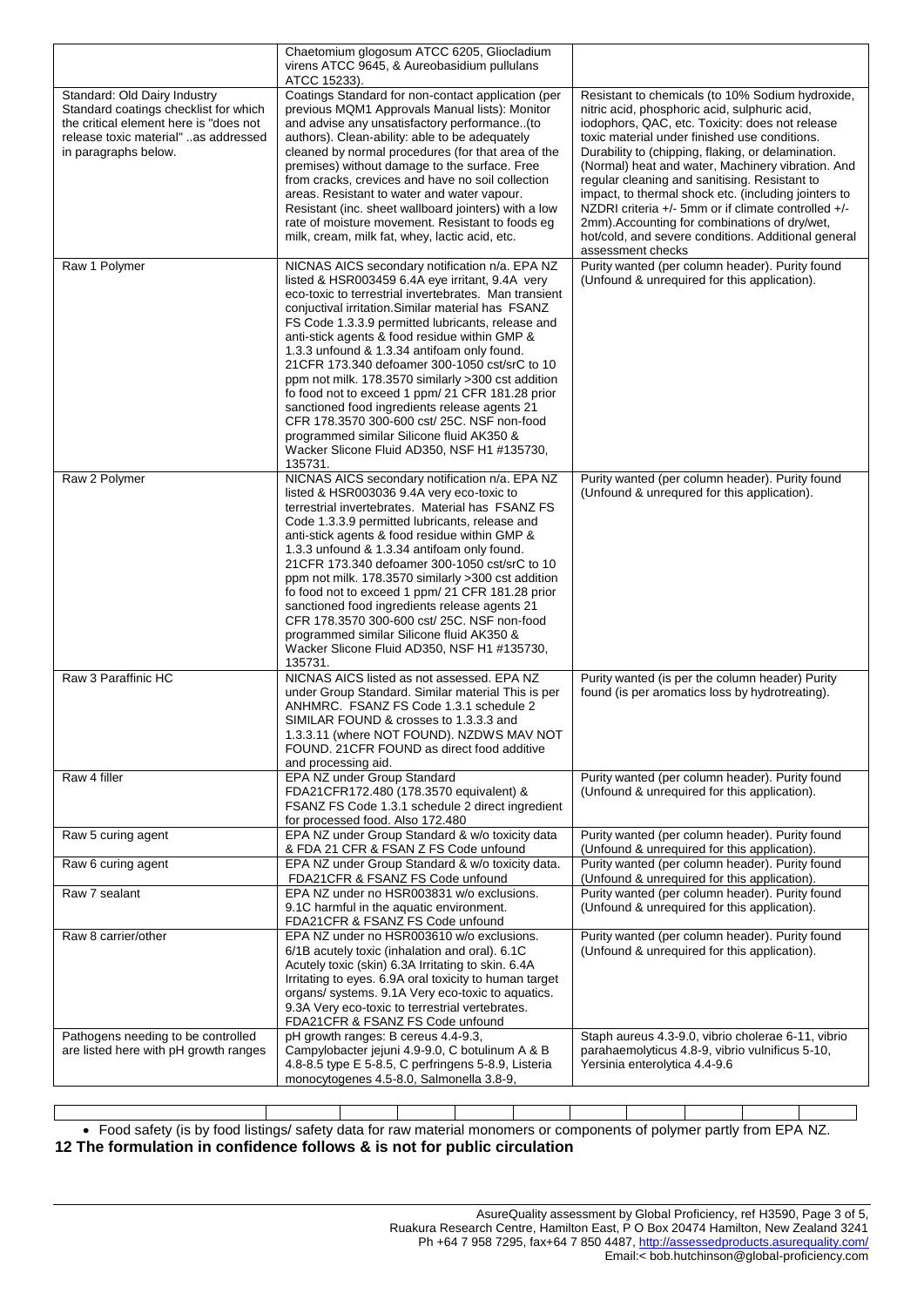# **12 The formulation in confidence follows & is not for public circulation**

|                                                                                                                                                                                 | IZ THE IUITINIANUM IN CUMNENCE IUNUWS & IS NUT TUI PUDIIC CITCUIANUM                                                                                                                                                                                                                                                                                                                                                                                                                                                                                                                                                                                                                                                                                                                                                                                                                                                                                                                                                                                                                                                  |                                                                                                                                                                                                                                                                                                                                                                                                                                                                                                                                                                                                                   |
|---------------------------------------------------------------------------------------------------------------------------------------------------------------------------------|-----------------------------------------------------------------------------------------------------------------------------------------------------------------------------------------------------------------------------------------------------------------------------------------------------------------------------------------------------------------------------------------------------------------------------------------------------------------------------------------------------------------------------------------------------------------------------------------------------------------------------------------------------------------------------------------------------------------------------------------------------------------------------------------------------------------------------------------------------------------------------------------------------------------------------------------------------------------------------------------------------------------------------------------------------------------------------------------------------------------------|-------------------------------------------------------------------------------------------------------------------------------------------------------------------------------------------------------------------------------------------------------------------------------------------------------------------------------------------------------------------------------------------------------------------------------------------------------------------------------------------------------------------------------------------------------------------------------------------------------------------|
| (CRC Industries Ltd) Ados Food<br><b>Grade Silicone Sealant Translucent</b><br>H3590 24-11-2015                                                                                 | Registrations column. Scope: NZ checks<br>(NICNAS AICS/EPA NZIOC, FSANZ, US FDA 21<br>CFR/ NSF, Food Chemicals Codex, EPA NZ, EU,<br>French culinary listings or related data for<br>equivalent safety). NZ background (Animal<br>Products Act, Risk Management Programmes.<br>Detergent & Sanitiser Manufacturer's Code of<br>Practice) Detergent & Sanitiser Standards and<br>Analytical Methods. Quality Manual - Assessment<br>Procedures                                                                                                                                                                                                                                                                                                                                                                                                                                                                                                                                                                                                                                                                         | Purity column PER NSF CROSS-CREDIT<br>equivalent to normal scope:: Purity column raw<br>purities to be per FSANZ purity wanted (as<br>ingredient etc) FCC7 2010-2011 with GMP<br>indicators & FSANZ also (require Pb<2, As<1,<br>Heavy metals <40 mg/kg). Purity column.                                                                                                                                                                                                                                                                                                                                          |
| NACCP analysis of instructions/ GMP                                                                                                                                             | Instructions (Label CRC Ados. Food Grade<br>Silicone Sealant. neutral cure, White. AsureQuality<br>approved food/beverage/dairy. MPI approved<br>C82 non-dairy animal products packaging with on-<br>contact. 100% Silicone. Mould & mildew resistant.<br>Indoor & outdoor use. Low odour. UV resistant.<br>Waterproof bonds and seals. A low modulus<br>silicone joint sealant with 100% neutral cure. This<br>highly flexible sealant contains additives to resist<br>mould & mildew, with excellent adhesion to<br>plastics, ceramics, stainless steel, metals & glass.<br>For use in food, pharmaceutical & other clean<br>environments where MPI & NZ AsureQuality<br>certification is required, ideal for refrigerated rooms<br>or household & commercial kitchens. Use<br>directions are fully detailed & more detail for wet<br>surfaces. Warning causes dye & skin irritation,<br>avoid breathing vapour, use with adequate<br>ventilation, wear suitable protective clothes, gloves<br>& eye protection & wash hands thoroughly after<br>handling. Panels completed for first aid and<br>company contacts). | Technical Reference (On mildew prevention with<br>sanitary silicone sealant - provides detailed<br>information). Technical data sheet (provides<br>technical data on the product). MSDS (HSNO -<br>hazardous substance. Signal warning. H317 May<br>cause allergic skin reaction. Ados sealant toxicity<br>data not available)                                                                                                                                                                                                                                                                                    |
| HACCP analysis of other aspects                                                                                                                                                 | Information status & prior registrations (MPI C82 &<br>new AsureQuality assessment). . Food safety (is<br>by food listings/ safety data for raw material<br>monomers or components of polymer partly from<br>EPA NZ. Raw 8 may be negatively listed on a food<br>packaging list). QA & QC (ISO 9000 etc. is not<br>required in this application. Micro safety is per<br>antifungal and SGS test data on resistance to<br>fungal growth for 28 days for Aspergillus n iger<br>ATCC 9642, Penicilium pinophilum ATCC 11797,<br>Chaetomium glogosum ATCC 6205, Gliocladium<br>virens ATCC 9645, & Aureobasidium pullulans<br>ATCC 15233).                                                                                                                                                                                                                                                                                                                                                                                                                                                                                | Unwanted effects (Are not expected per food<br>safety data, reported low odour, fungal resistance<br>and distancing). Sealant performance (is beyond<br>the scope of this report).                                                                                                                                                                                                                                                                                                                                                                                                                                |
| Standard: Old Dairy Industry<br>Standard coatings checklist for which<br>the critical element here is "does not<br>release toxic material" as addressed<br>in paragraphs below. | Coatings Standard for non-contact application (per<br>previous MQM1 Approvals Manual lists): Monitor<br>and advise any unsatisfactory performance. (to<br>authors). Clean-ability: able to be adequately<br>cleaned by normal procedures (for that area of the<br>premises) without damage to the surface. Free<br>from cracks, crevices and have no soil collection<br>areas. Resistant to water and water vapour.<br>Resistant (inc. sheet wallboard jointers) with a low<br>rate of moisture movement. Resistant to foods eg<br>milk, cream, milk fat, whey, lactic acid, etc.                                                                                                                                                                                                                                                                                                                                                                                                                                                                                                                                     | Resistant to chemicals (to 10% Sodium hydroxide,<br>nitric acid, phosphoric acid, sulphuric acid,<br>iodophors, QAC, etc. Toxicity: does not release<br>toxic material under finished use conditions.<br>Durability to (chipping, flaking, or delamination.<br>(Normal) heat and water, Machinery vibration. And<br>regular cleaning and sanitising. Resistant to<br>impact, to thermal shock etc. (including jointers to<br>NZDRI criteria $+/-$ 5mm or if climate controlled $+/-$<br>2mm). Accounting for combinations of dry/wet,<br>hot/cold, and severe conditions. Additional general<br>assessment checks |
| Hydroxy-terminated<br>polydimthylsiloxane CAS 70131-67-8<br>from Vital Technica 65% Raw 1<br>Polymer                                                                            | NICNAS AICS secondary notification n/a. EPA NZ<br>listed & HSR003459 6.4A eye irritant, 9.4A very<br>eco-toxic to terrestrial invertebrates. Man transient<br>conjuctival irritation. Similar material has FSANZ<br>FS Code 1.3.3.9 permitted lubricants, release and<br>anti-stick agents & food residue within GMP &<br>1.3.3 unfound & 1.3.34 antifoam only found.<br>21 CFR 173.340 defoamer 300-1050 cst/srC to 10<br>ppm not milk. 178.3570 similarly >300 cst addition<br>fo food not to exceed 1 ppm/ 21 CFR 181.28 prior<br>sanctioned food ingredients release agents 21<br>CFR 178.3570 300-600 cst/ 25C. NSF non-food<br>programmed similar Silicone fluid AK350 &<br>Wacker Slicone Fluid AD350, NSF H1 #135730,<br>135731.                                                                                                                                                                                                                                                                                                                                                                              | Purity wanted (per column header). Purity found<br>(Unfound & unrequired for this application).                                                                                                                                                                                                                                                                                                                                                                                                                                                                                                                   |
| Polydimethylsiloxane CAS 63148-62-<br>9 from Vital Technica 15% Raw 2<br>Polymer                                                                                                | NICNAS AICS secondary notification n/a. EPA NZ<br>listed & HSR003036 9.4A very eco-toxic to<br>terrestrial invertebrates. Material has FSANZ FS<br>Code 1.3.3.9 permitted lubricants, release and<br>anti-stick agents & food residue within GMP &<br>1.3.3 unfound & 1.3.34 antifoam only found.<br>21 CFR 173.340 defoamer 300-1050 cst/srC to 10<br>ppm not milk. 178.3570 similarly >300 cst addition                                                                                                                                                                                                                                                                                                                                                                                                                                                                                                                                                                                                                                                                                                             | Purity wanted (per column header). Purity found<br>(Unfound & unrequred for this application).                                                                                                                                                                                                                                                                                                                                                                                                                                                                                                                    |

AsureQuality assessment by Global Proficiency, ref H3590, Page 4 of 5, Ruakura Research Centre, Hamilton East, P O Box 20474 Hamilton, New Zealand 3241 Ph +64 7 958 7295, fax+64 7 850 4487,<http://assessedproducts.asurequality.com/> Email:< bob.hutchinson@global-proficiency.com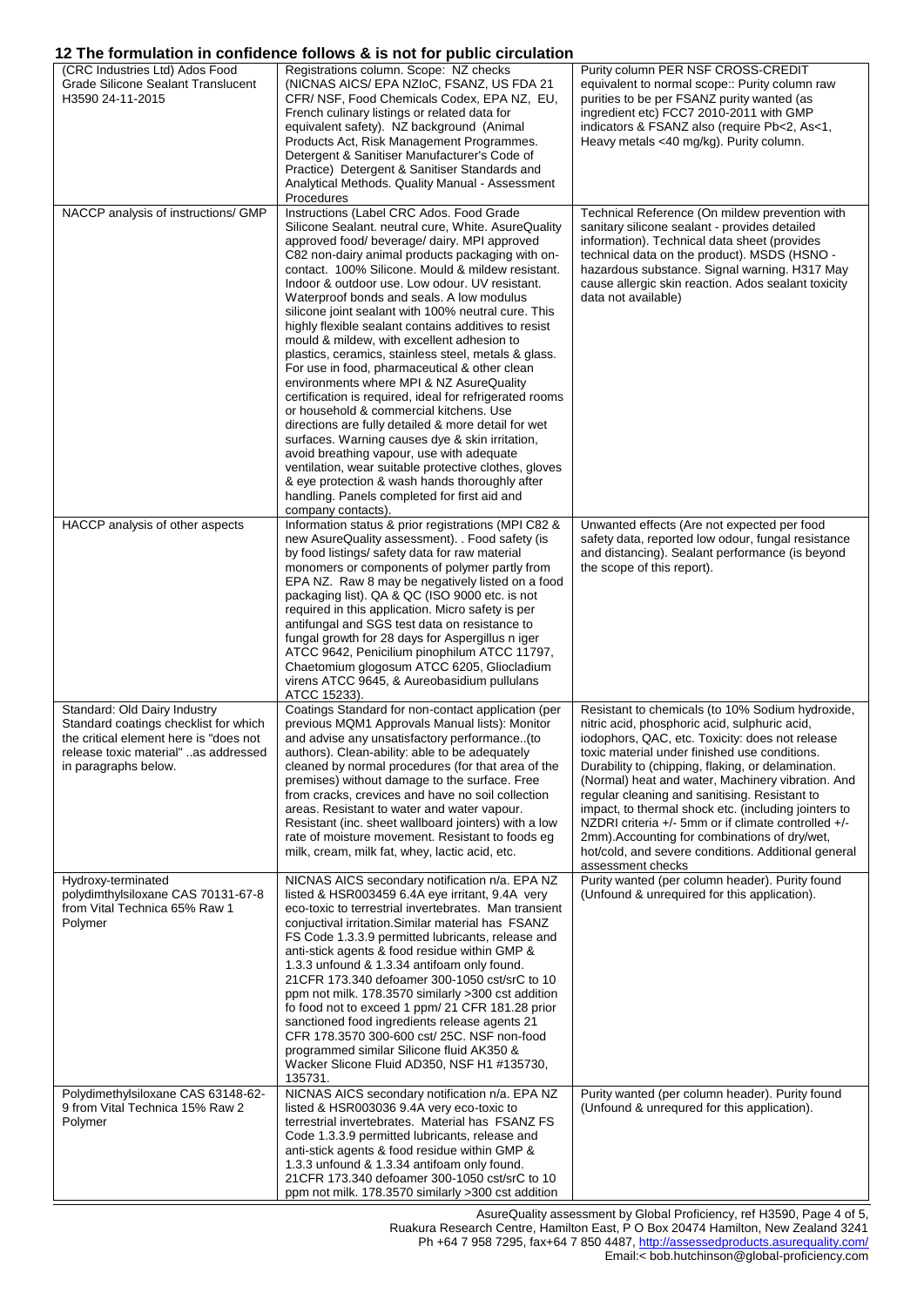|                                                                                                                                         | fo food not to exceed 1 ppm/ 21 CFR 181.28 prior<br>sanctioned food ingredients release agents 21<br>CFR 178.3570 300-600 cst/ 25C. NSF non-food<br>programmed similar Silicone fluid AK350 &<br>Wacker Slicone Fluid AD350, NSF H1 #135730,<br>135731.                                                                                                 |                                                                                                                                        |
|-----------------------------------------------------------------------------------------------------------------------------------------|---------------------------------------------------------------------------------------------------------------------------------------------------------------------------------------------------------------------------------------------------------------------------------------------------------------------------------------------------------|----------------------------------------------------------------------------------------------------------------------------------------|
| Hydrotreated middle petroleum<br>distillatte Low odour paraffin solvent<br>CAS 64742-46-7 from Vital Technica<br>5% Raw 3 Paraffinic HC | NICNAS AICS listed as not assessed. EPA NZ<br>under Group Standard. Similar material This is per<br>ANHMRC. FSANZ FS Code 1.3.1 schedule 2<br>SIMILAR FOUND & crosses to 1.3.3.3 and<br>1.3.3.11 (where NOT FOUND). NZDWS MAV NOT<br>FOUND. 21 CFR FOUND as direct food additive<br>and processing aid.                                                 | Purity wanted (is per the column header) Purity<br>found (is per aromatics loss by hydrotreating).                                     |
| Fumed silica Silicon dioxide CAS<br>112945-52-5 Orisil 200 from Vital<br>Technica Raw 4 filler                                          | EPA NZ under Group Standard<br>FDA21CFR172.480 (178.3570 equivalent) &<br>FSANZ FS Code 1.3.1 schedule 2 direct ingredient<br>for processed food. Also 172.480                                                                                                                                                                                          | Purity wanted (per column header). Purity found<br>(Unfound & unrequired for this application).                                        |
| Methyltris(ethylmethylketoxime)silane<br>CAS 22984-54-9 from Vital Technica<br>Raw 5 curing agent                                       | EPA NZ under Group Standard & w/o toxicity data<br>& FDA 21 CFR & FSAN Z FS Code unfound                                                                                                                                                                                                                                                                | Purity wanted (per column header). Purity found<br>(Unfound & unrequired for this application).                                        |
| Vinyltris(ethylmethylketoxime)silane<br>CAS 2224-33-1 from Vital Technica<br>Raw 6 curing agent                                         | EPA NZ under Group Standard & w/o toxicity data.<br>FDA21CFR & FSANZ FS Code unfound                                                                                                                                                                                                                                                                    | Purity wanted (per column header). Purity found<br>(Unfound & unrequired for this application).                                        |
| N-(2-aminomethyl)-3-aminopropyl-<br>trimethoxysilane CAS 1760-24-3 from<br>Vital Technica Raw 7 sealant                                 | EPA NZ under no HSR003831 w/o exclusions.<br>9.1C harmful in the aquatic environment.<br>FDA21CFR & FSANZ FS Code unfound                                                                                                                                                                                                                               | Purity wanted (per column header). Purity found<br>(Unfound & unrequired for this application).                                        |
| Dibutyl Tin Dilaurate CAS 77-58-7<br>from Vital Technica 0.34% Raw 8<br>carrier/other                                                   | EPA NZ under no HSR003610 w/o exclusions.<br>6/1B acutely toxic (inhalation and oral). 6.1C<br>Acutely toxic (skin) 6.3A Irritating to skin. 6.4A<br>Irritating to eyes. 6.9A oral toxicity to human target<br>organs/ systems. 9.1A Very eco-toxic to aquatics.<br>9.3A Very eco-toxic to terrestrial vertebrates.<br>FDA21CFR & FSANZ FS Code unfound | Purity wanted (per column header). Purity found<br>(Unfound & unrequired for this application).                                        |
| Pathogens needing to be controlled<br>are listed here with pH growth ranges                                                             | pH growth ranges: B cereus 4.4-9.3,<br>Campylobacter jejuni 4.9-9.0, C botulinum A & B<br>4.8-8.5 type E 5-8.5, C perfringens 5-8.9, Listeria<br>monocytogenes 4.5-8.0, Salmonella 3.8-9,                                                                                                                                                               | Staph aureus 4.3-9.0, vibrio cholerae 6-11, vibrio<br>parahaemolyticus 4.8-9, vibrio vulnificus 5-10,<br>Yersinia enterolytica 4.4-9.6 |
|                                                                                                                                         |                                                                                                                                                                                                                                                                                                                                                         |                                                                                                                                        |